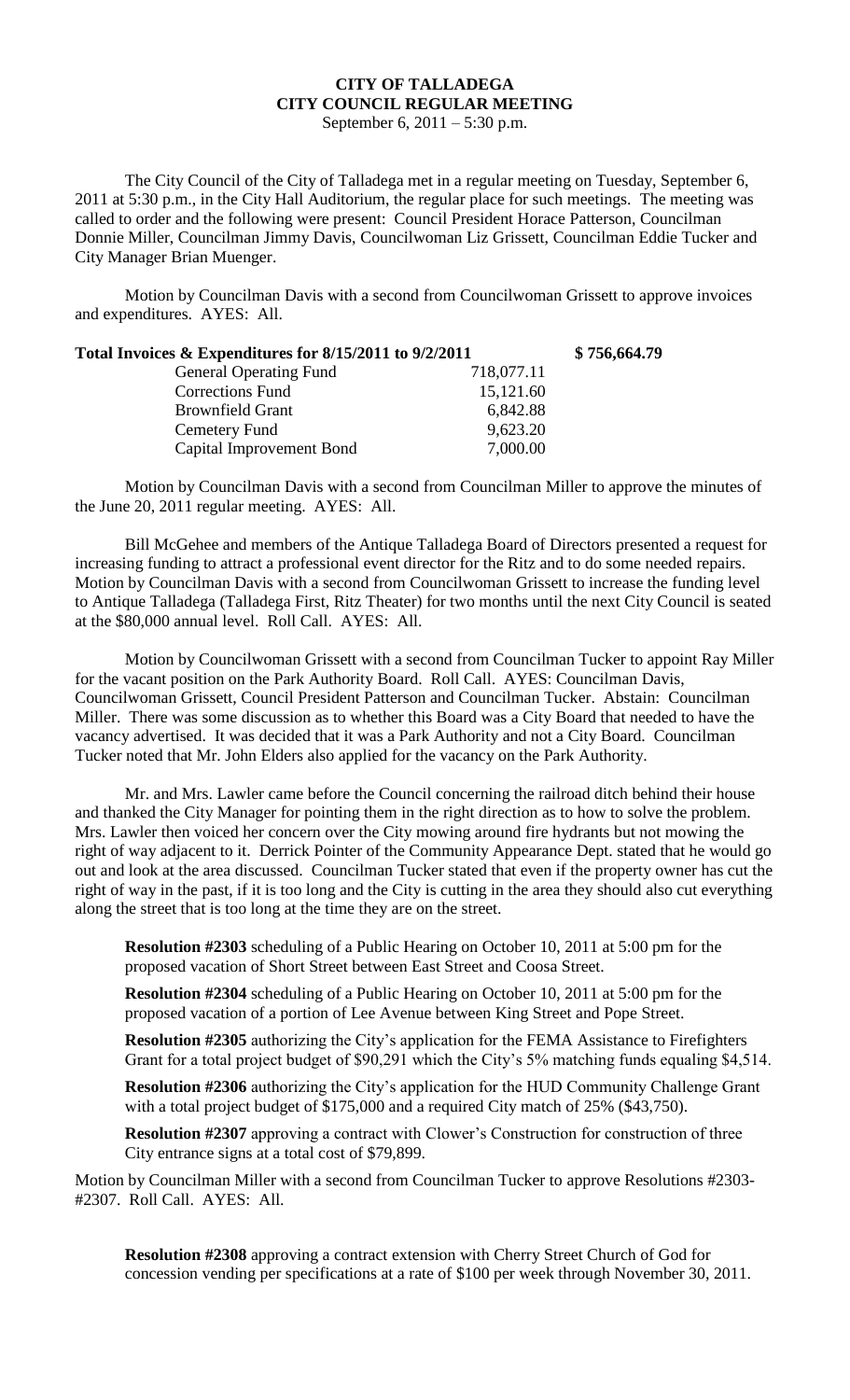**Resolution #2309** approving a contract extension with Merrell Brothers for sludge disposal per bid specifications at three Wastewater Treatment facilities at an adjusted rate of \$0.071/gallon.

**Resolution #2310** approving a contract extension with Evergreen Lawn Care for 29 Water Department facilities at a base rate of \$1,308 with a 20% adjustment allowed for escalating fuel costs per bid specifications.

**Resolution #2311** approving a contract extension with Nohab Garing to perform computer troubleshooting, maintenance and data transfer at a rate of \$120/hour and purchase prices for desktop computers (\$1,069/each) and laptops (\$1,179/each) per bid specifications.

**Resolution #2312** approving a contract extension with Sullivan Pest Control for monthly pest control per bid specifications at a rate of \$18.95 per site for 16 City facilities.

**Resolution #2313** approving a contract extension with Armstrong Lawn Service for court ordered weed abatement of overgrown lots per bid specifications at the FY 2010-2011 rate.

**Resolution #2314** approving a contract extension with Alexander Construction for utility cut patching per bid specifications at the rate of \$6.00 per sq. ft. for standard patch and \$8.00 per sq. ft. for ALDOT patch.

**Resolution #2315** approving a contract extension with Talladega Machinery & Supply for restroom supplies per bid specifications at FY 2010-2011 prices.

**Resolution #2316** approving a contract extension with Armbrester Electric for monthly HVAC maintenance for 13 City facilities per bid specifications at FY 2010-2011 prices.

**Resolution #2317** approving a contract extension with A1 Tree Service to perform tree service per bid specifications at FY2010-2011 prices.

**Resolution #2318** approving a contract extension with Express Oil Change, Jerald's Alignment, Waites Tire and King Tire for vehicle maintenance per bid specifications at FY 2010-2011 prices.

**Resolution #2319** approving a contract extension with Coosa Valley Officials Association per bid specifications at FY 2010-2011 prices.

Motion by Councilman Davis with a second from Councilwoman Grissett to approve Resolutions #2308 to #2319. Roll Call. AYES: All.

**Resolution #2320** approving a contract with Waites Concrete Company and Webb Concrete & Building Materials for concrete products per bid specifications.

**Resolution #2321** approving a contract with Vulcan Signs and Custom Products for traffic signs and post products per bid specifications.

**Resolution #2322** approving a contract with Thompson Gas for purchase of propane at a cost of \$1749 per gallon per bid specifications.

**Resolution #2323** approving a contract with Service Chemical Industries Inc., Industrial Chemicals Inc., Geo Specialty Chemicals and Harcros Chemicals for Water Chemicals per bid specifications.

**Resolution #2324** approving a contract with HD Supply for plastic storm pipe per bid specifications.

**Resolution #2325** approving a contract with Harcros Chemicals and Industrial Chemicals Inc. for pool chemicals per bid specifications.

**Resolution #2326** approving a contract with Jim's Asphalt LLC for slag cold mix per bid specifications.

**Resolution #2327** approving a contract with B&S Sporting Goods LLC, Varsity Sports, and Riddell/All American for sports uniforms per bid specifications.

**Resolution #2328** approving a contract with School Specialty Inc., Pitney Bowes and Quill Corporation for office supplies per bid specifications.

**Resolution #2329** approving a contract with JanPak and Talladega Machinery & Supply for janitorial supplies per bid specifications.

**Resolution #2330** approving a contract with McCartney Construction Company Inc. and Webb Concrete & Building Supplies for stone/gravel per bid specifications.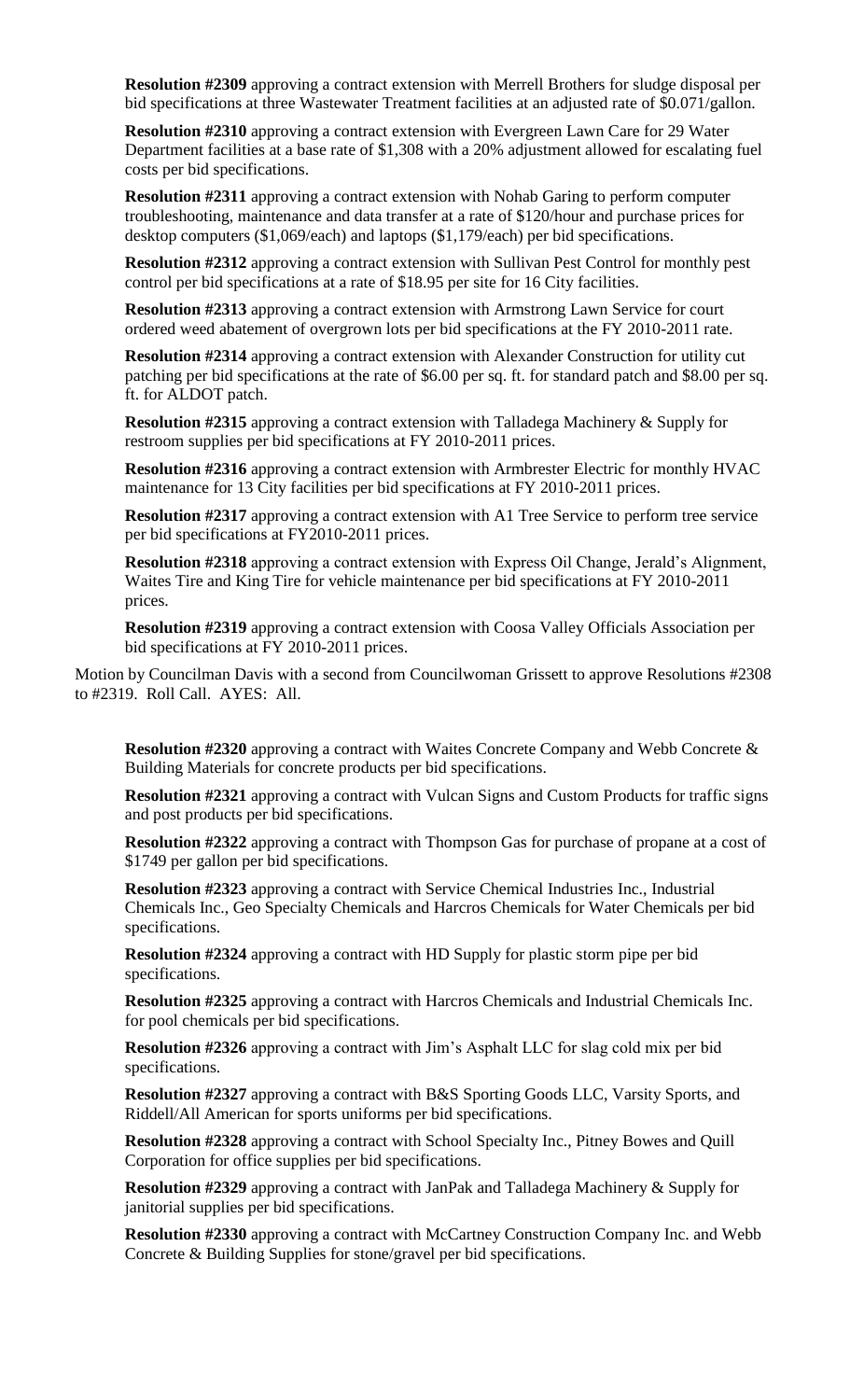**Resolution #2331** approving a contract with Vellano Brothers Inc., Empire Pipe & Supply Company, HD Supply Waterworks, Southern Pipe, Consolidated Pipe & Supply Company Inc. and Ferguson Waterworks for construction materials per bid specifications.

**Resolution #2332** approving a contract with R.K. Allen Oil Company Inc. and McPherson Oil Company Inc. for petroleum products per bid specifications.

Motion by Councilman Davis with a second from Councilwoman Grissett to approve Resolutions #2320 to #2332. Roll Call. AYES: All.

**Resolution #2333** approving the contract with Veolia Environmental Services for weekly curb side garbage, yard waste and unlimited bulk waste collection and disposal with two recycling locations at a cost of \$16.23 per month for each residence per bid specifications.

Motion by Councilman Davis with a second from Councilwoman Grissett to approve Resolution #2333. Roll Call. AYES: All.

**Ordinance #1705** amending Ordinance No. 1120, City of Talladega Zoning Ordinance, to provide standards and procedures specifically relevant to the placement and permanent attachment of Manufactured Homes to lots within the city limits *(this ordinance rescinds Ordinance No. 1703 and makes a few minor changes in language for clarification)*

Motion by Councilwoman Grissett with a second from Councilman Davis for immediate consideration of Ordinance #1705. Roll Call. AYES: All.

Motion by Councilman Davis with a second by Councilman Miller for reading of the heading only of Ordinance #1705. Roll Call. AYES: All.

AN ORDINANCE AMENDING ORDINANCE NUMBER 1120, AS AMENDED BY ORDINANCES HERETOFORE ADOPTED, SAID ORDINANCE, AND THE AMENDMENTS RELATED THERETO, BEING ENTITLED "TALLADEGA, ALABAMA, ZONING ORDINANCE", AS FOLLOWS; AND REPEALING ORDINANCE 1615; AND IN NO OTHER PARTICULARS;

Motion by Councilman Miller with a second from Councilman Davis for adoption of Ordinance #1705. AYES: All.

**Ordinance #1706** adopting the amended budget for fiscal year beginning October 1, 2010 and ending September 30, 2011.

Motion by Councilman Miller with a second from Councilman Davis for immediate consideration of Ordinance #1706. Roll Call. AYES: All.

Motion by Councilman Davis with a second by Councilwoman Grissett for reading of the heading only of Ordinance #1706. Roll Call. AYES: All.

AN ORDINANCE AMENDING THE OFFICIAL ANNUAL BUDGET FOR THE CITY OF TALLADEGA, ALABAMA, (ADOPTED SEPTEMBER 27, 2010, ORDINANCE 1678) FOR THE FISCAL YEAR BEGINNING 1 OCTOBER 2010 AND ENDING 30 SEPTEMBER 2011;

Motion by Councilman Miller with a second from Councilman Davis for adoption of Ordinance #1706. AYES: All.

**Ordinance #1707** adopting the amended budget for fiscal year 2010-2011 as the official budget for fiscal year beginning October 1, 2011 and ending September 30, 2012.

Motion by Councilman Davis with a second from Councilwoman Grissett for immediate consideration of Ordinance #1707. Roll Call. AYES: All.

Motion by Councilman Davis with a second by Councilman Tucker for reading of the heading only of Ordinance #1707. Roll Call. AYES: All. AN ORDINANCE ADOPTING THE OFFICIAL ANNUAL BUDGET FOR THE CITY OF TALLADEGA,

ALABAMA, FOR THE FISCAL YEAR BEGINNING 1 OCTOBER 2011 AND ENDING 30 SEPTEMBER 2012;

Motion by Councilman Tucker with a second from Councilman Miller for adoption of Ordinance #1707. AYES: All.

Motion by Councilwoman Grissett with a second by Councilman Davis to approve invoices and expenditures for the Water Department. AYES: Council President Patterson, Councilman Davis, Councilwoman Grissett, and Councilman Miller; NAY: Councilman Tucker.

| Water Department Expenditures for 8/17/11 to 9/1/2011 |            | \$324,079.43 |
|-------------------------------------------------------|------------|--------------|
| <b>Operations Fund</b>                                | 231,400.26 |              |
| Revenue                                               | 92,679.17  |              |